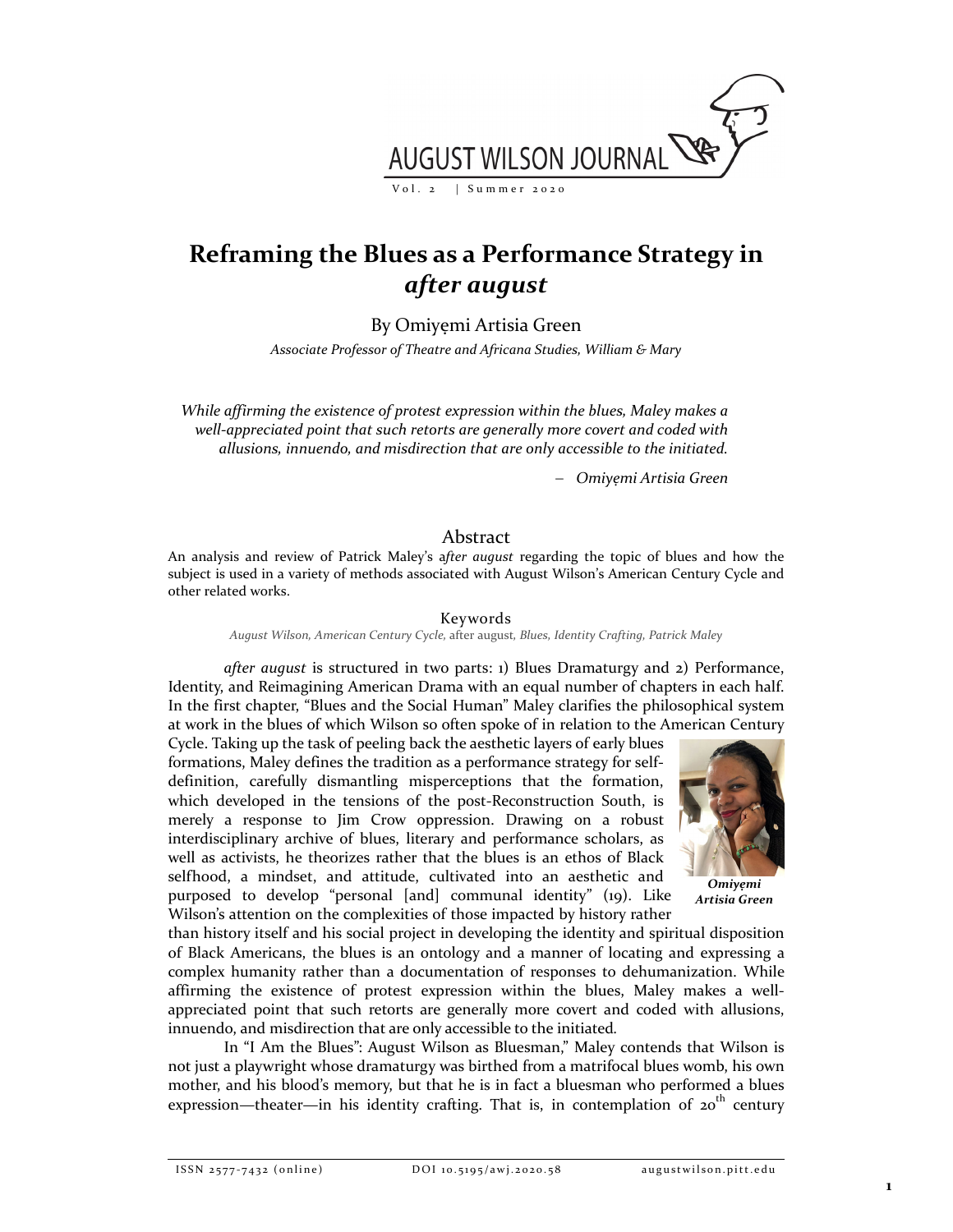Vol. 2 | Summer 2020

forms of oppression and injustice against himself, his mother, and the dehumanization of Black Americans more broadly, Wilson's impulse was to make a "blues art" that would serve to (re)construct Black American identities and notions of community in order to facilitate self‐actualization. Moving beyond usual discussions of influence, themes, and blues music within the Cycle, Maley gives necessary critical treatment to Wilson's untheorized solo performance, *How I Learned What I Learned* and demonstrates how Wilson performs, through that work, "a blues sensibility" that is representative of his dramaturgy in the American Century Cycle. His estimation is that through writing and performing *How I* Learned, Wilson 1) demonstrates how similar he is to the characters of the Cycle—men and women of dignity and purpose—whose "becoming relies on an antiphonal relationship with others in the community"  $(57)$ , and 2) embodies a core principle of the blues aesthetic as characterized by Kalamu ya Salaam<sup>1</sup>. Thus, a blues persons' social becoming is in part, due to the performance of their challenges and demonstration of their values, and the resultant community sanctioning of their humanity (43).

In the third chapter, "August Wilson's Blues," Maley departs from existing scholarship which largely considers blues as music applied in specific plays or as a revisionist lens through which to rewrite or reinvestigate history more broadly and continues to opine that the blues is an organizing metaphysical ethos that transcends music. Moving from Wilson's embodiment of a blues sensibility in the previous chapter, here Maley first proposes that the pre‐Cycle plays (*Jitney*, *Ma Rainey*, and *Fences*) allowed Wilson to develop his blues sensibilities, a dramaturgy which crystalizes in his signature play, *Joe Turner's Come and Gone*. Maley uses this text as a zenith by which to measure blues elements in other areas of the Cycle. He introduces a new frame, the community ratified blues griot, to other distinctive elements of a Wilsonian play—the composition of the ensemble, its character driven plot, elements of spiritual realism, musicality, and the individualistic and misguided warrior. The latter, Maley argues, is the antithesis of the blues griot, whose understanding of self is in relationship to others in their community. While it is widely known that Wilson respected the warrior spirit, Maley suggests that this character disposition challenges the blues community Wilson crafts through his blues dramaturgy. What is true in this perspective (and no doubt Wilson was aware of this as well) is that it is the deep sense of individuality that becomes problematic for the warrior, not their willingness to fight or their profound sense of dignity and nobility. Maley concludes this chapter arguing for the antiphonal and double‐voiced nature within the dialogue of any Wilsonian play. Thus, while signifying on the Western dramatic form and performing Black humanity, Maley suggests that Wilson simultaneously traverses the veil of the stage, levying indictments and explicit social critique against white audiences.

In the book's second half, Maley moves back and forth in time placing Wilson in conversation with predecessors and descendants of American drama such as Eugene O'Neill, Tennessee Williams, Katori Hall, Tarell Alvin McCraney, as well as Suzan‐Lori Parks and Dominique Morisseau. In "God A'mighty, I Be Lonesomer'n Ever!" Maley reiterates a key feature of Black Theater and Wilson's blues dramaturgy—that community is essential to one's selfhood. In critiquing O'Neill and his oeuvre, Maley illuminates an often overlooked aspect of O'Neill's dramaturgy—whiteness as a "self‐sustaining individualism" and a paradigm under which those seeking to become, look inward rather than towards the community in order to self-actualize  $(n3)$ . While concurrently casting a shadow on those within Wilson's Cycle who suffered from an "ethos of whiteness" (114), Maley calls attention to the same character flaw which led to the downfall of O'Neill's protagonists, often either clueless to this dimension of their character or unwilling to acknowledge the need for others in any project of identity crafting. A refreshing point in this chapter is Maley's decentering of

<sup>&</sup>lt;sup>1</sup> American poet, author, filmmaker, and teacher from the 9th Ward of New Orleans.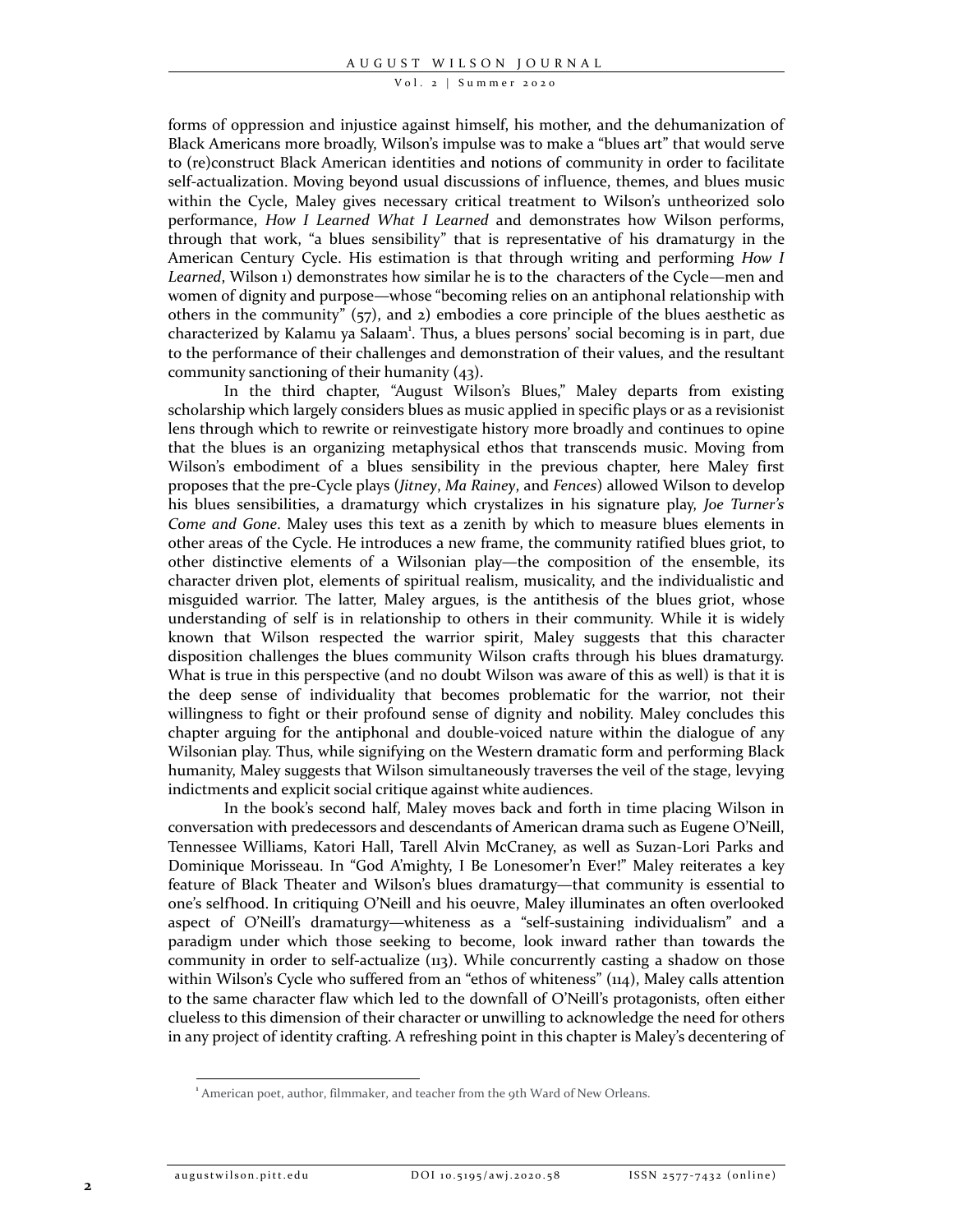August Wilson Journal | Vol. 2 | Summer 2020

the tendency, particularly in theatre to view whiteness as some universal amoeba or neutralized middle ground, instead of the racial category that it is.

Still looking in the rear view mirror, Maley moves further into the 20<sup>th</sup> Century for a comparative analysis between Wilson and Tennessee Williams in "Laws of Silence Don't Work." In this chapter, Maley advances earlier arguments of the similarity between the two writers and the need to further juxtapose them as opposed to limiting comparisons of Wilson's oeuvre to other Black writers such as Amiri Baraka, from whom Wilson was, agreeably, different. Maley argues that a dominant theme for both playwrights is the tension between their character's self‐assessment and the social spheres in which they operate. Yet, in Maley's estimation there is a "radical lack of community" in Williams' work  $(144)$ . Where Williams' men are always running to the metaphorical closet for safety (rarely private or a refuge), Maley asserts that Wilson's men, even the "culturally fragmented," always have a community willing to help them through their identity crafting.

The book concludes with "August Wilson's Legacy and Its Limits," which is in my assessment, a much more productive exploration than the two preceding chapters. Looking primarily at two contemporary dramatists—Katori Hall and Tarell Alvin McCraney, Maley argues that both carry on Wilson's legacy through their social identity crafting and dramatic contributions, providing a more comprehensive portrait of Black America. They pick up the Wilsonian ball in their blues dramaturgy (hometown focus, use of large ensembles, reliance on a communal ideology etc.), but carry it further down the field in their extensive treatment of women and/or queer Black men, notable absent explorations in the Cycle. Maley argues that for Hall's blues women, failure is a site of possibility and redirection, but it is a formidable project of self‐crafting because Hall's women face defeats of extremely tall orders—murder, rape, HIV, and drug addiction among them. Yes, as he notes, in some regards the losses of Hall's women are similar to those of Wilson's and in others, more radical. However, Maley seems to imply that the opportunities for female self‐crafting in the American Century Cycle (in the face of conventionality, rampant individualism, and "cultural fragmentation") is less difficult because they "are immersed in their social performances" with resolution despite lack of recognition of their humanity (186). I am hesitant to agree that self-crafting for Wilson's women is less difficult than it is for Hall's (and we must be careful here as we are comparing a multiplicity of identities among the women of these two writers). I think we often miss and/or misread some of the identity crafting practices within the social performances Wilson's women play.

Similar to Tennessee Williams, McCraney dramatizes explorations of unratified queerness, an aspect cursorily suggested in *Ma Rainey's Black Bottom*, but is generally speaking, conspicuously absent in the Cycle. Noting the similarity between their plays in "construction, habits, prejudices [and…] language" (188), Maley contends that McCraney carves out a new terrain in the legacy of Wilson's blues dramaturgy with his focus on Black queer identities (and I would add, through his use of an explicit Africanist dramaturgy, a feature that was much more latent and creolized through blues aesthetics and Western dramatic elements in Wilson's work).

Maley is to be commended. *after august* does what Wilson certainly was not obligated to do nor perhaps could articulate any further than he often did in interviews, given his limitations. The text—particularly its first half—expands our understanding of the blues as philosophical system and a performance strategy through which to craft identity and find freedom. For me, the least engaging aspect of the work was Maley's comparative treatment of O'Neill and Williams via a Wilsonian lens as I was unconvinced, particularly in the chapter on Williams that such an investigation was truly of consequence—in this particular book—especially given that neither O'Neill nor Williams bore any influence on Wilson and vice versa. Yet, undoubtedly critics, scholars, and audiences will find these two chapters useful. Maley's theorization of their work and partially their lived experience, through Wilson's blues sensibilities, highlights the dramatic limitations of both playwrights.